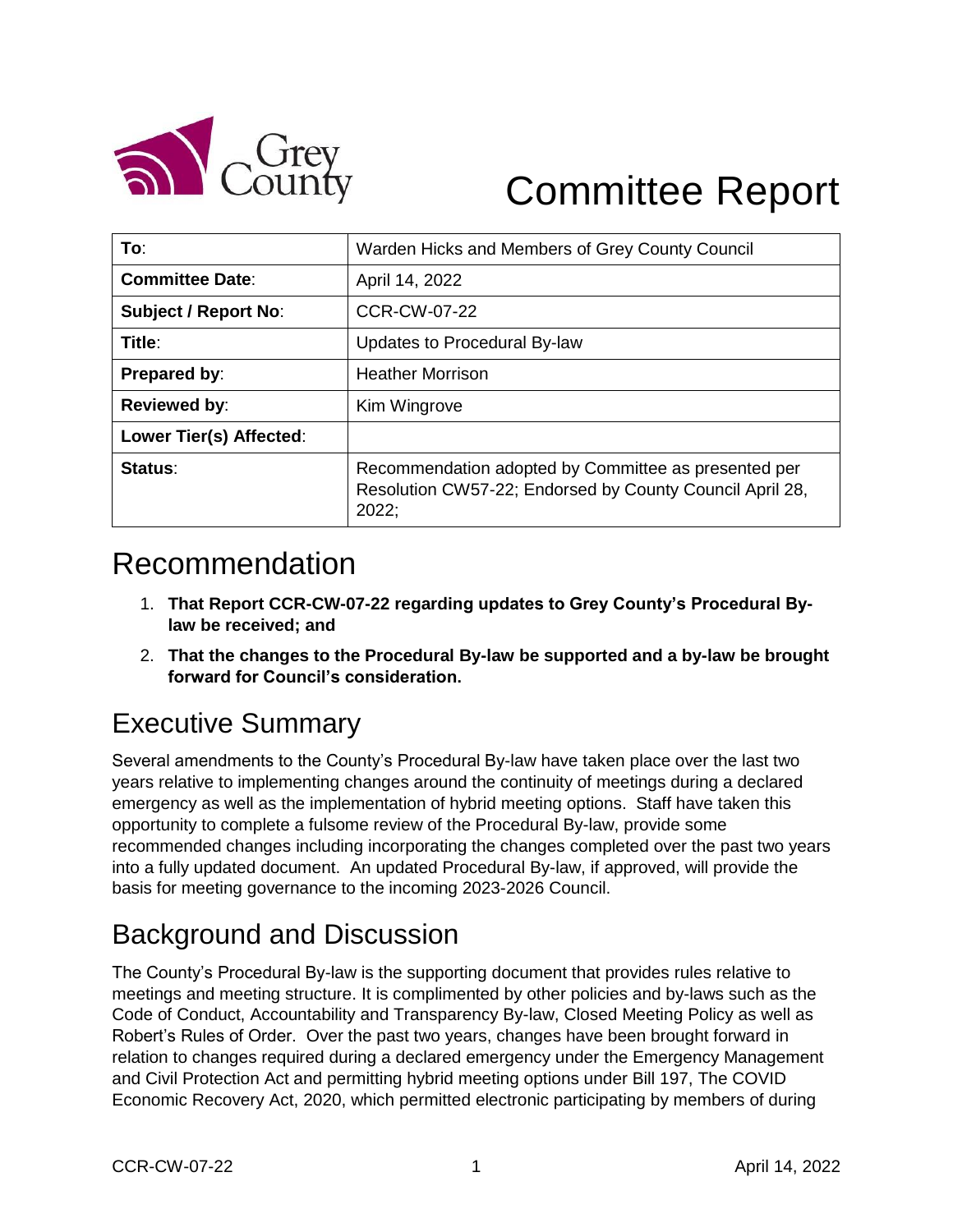Council or committee meetings outside of a declared emergency. These changes were included with amendments to the Procedural By-law.

Staff have completed a fulsome review of the County's Procedural By-law to review areas where changes can be made to update language, definitions, previous amendments, as well as align with what others are doing. This was completed by staff with a review of several upper and local municipal by-laws that have been recently updated. Recommended changes have been highlighted for ease of reference.

#### Highlights of Changes

Below is a list of key recommended changes to the Procedural By-law:

- Updated pronouns use to gender neutral
- Added definitions of Conflict of Interest and Consent Agenda and updated definition of two-thirds vote
- Updated language around livestreaming outside of declared emergency
- Recommended changes to the nomination process for Warden, specific order of speakers for nominations, voting by secret ballot or electronic poll, scrutineers
- Cancellation of meetings after 15 minutes if no quorum present. Currently it is 30 minutes
- Updating Closed meeting language to be more fulsome and include a reporting out statement
- Inclusion of language should an office vacancy of the Warden or Deputy Warden occur
- Inclusion of delegation material with agenda packages and limit of three delegations per meeting unless special approval provided in consultation with Warden and CAO
- Inclusion of language related to petitions or communications being public if presented to Council-meaning no redaction of personal information will occur
- Clarification of reconsideration language
- Updated language related to notice of motions
- Authorization for the Clerk or designate to make minor clerical revisions to the by-laws as necessary

## Legal and Legislated Requirements

Section 238 of the Municipal Act, 2001, as amended, requires every municipality have a by-law governing the calling, place, and proceedings of meetings.

## Financial and Resource Implications

There are no financial implications related to updates to the Procedural By-law.

# Relevant Consultation

- ☐ Internal
- $\boxtimes$  External various upper and local municipalities' procedural by-laws